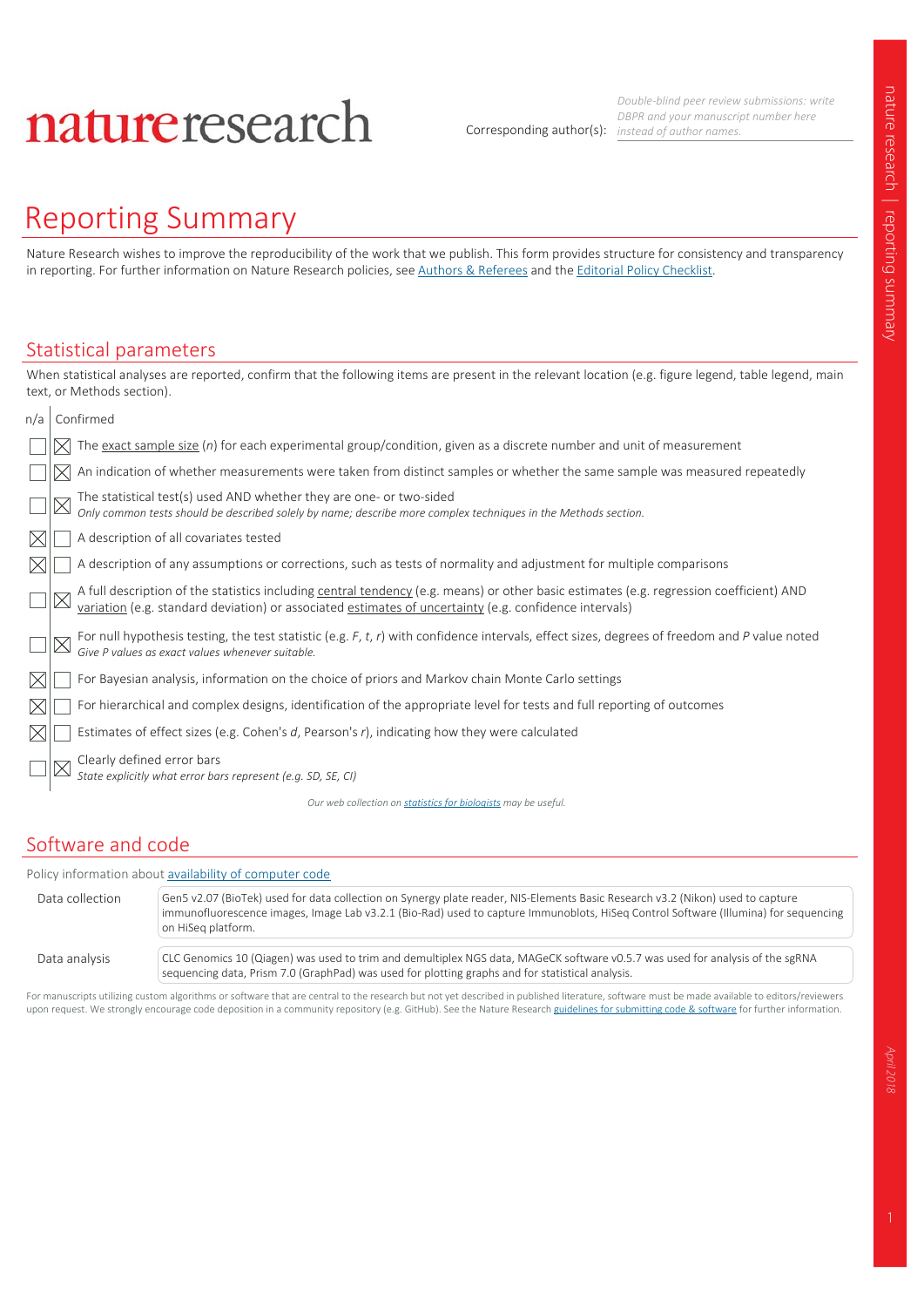#### Data

Policy information about availability of data

All manuscripts must include a data availability statement. This statement should provide the following information, where applicable:

- Accession codes, unique identifiers, or web links for publicly available datasets
- A list of figures that have associated raw data
- A description of any restrictions on data availability

All relevant data are available from the corresponding authors upon request.

# Field-specific reporting

Please select the best fit for your research. If you are not sure, read the appropriate sections before making your selection.

 $\boxtimes$  Life sciences **Behavioural & social sciences Ecological, evolutionary & environmental sciences** 

For a reference copy of the document with all sections, see nature.com/authors/policies/ReportingSummary-flat.pdf

## Life sciences study design

All studies must disclose on these points even when the disclosure is negative. Sample size Sample sizes were based on standards in the field, typically 3 independent biological replicates, with each replicate assayed in technical duplicate or triplicate. Data exclusions  $\bigcap$  No data were excluded from the analysis. Replication Yes, for example, GNPTAB was a hit in the CRISPR screen for genes important for Ebola infection - this was then validated as infection was impaired in GNPTAB-knockout HAP1 cells, but was restored upon reconstitution of GNPTAB expression. Randomization Fibroblasts from patient families were studied together, i.e. fibroblasts from father, mother and proband (along with healthy control and NP-C patient cells) were tested back-to-back. Blinding **Blinding not relevant to this study** 

# Reporting for specific materials, systems and methods

#### Materials & experimental systems

| n/a | Involved in the study       |
|-----|-----------------------------|
|     | Unique biological materials |
|     | Antibodies                  |
|     | Eukaryotic cell lines       |
|     | Palaeontology               |
|     | Animals and other organisms |
|     | Human research participants |

#### Methods

|  | $n/a$   Involved in the study |
|--|-------------------------------|
|  | ChIP-seg                      |
|  | Flow cytometry                |
|  | MRI-based neuroimaging        |

### Unique biological materials

Policy information about availability of materials Obtaining unique materials Patient fibroblasts are available from the Coriell Institute, HAP1 knockout cells are available from Horizon Genomics.

### Antibodies

| Antibodies used | Anti-GNPTAB (#PA5-69636, ThermoFisher), anti-myc (clone 9E10, #MA1-980, ThermoFisher), anti-NPC1 (#108921, Abcam), anti-<br>actin (clone AC-15, #A5441, Sigma-Aldrich), anti-CatB (#31718, Cell Signaling Technology) and anti-CatL (#AF952, R&D Systems). |
|-----------------|------------------------------------------------------------------------------------------------------------------------------------------------------------------------------------------------------------------------------------------------------------|
| Validation      | Anti-GNPTAB and anti-myc, detect bands of expected size upon GNPTAB-myc expression in knockout cells, but not with a control                                                                                                                               |